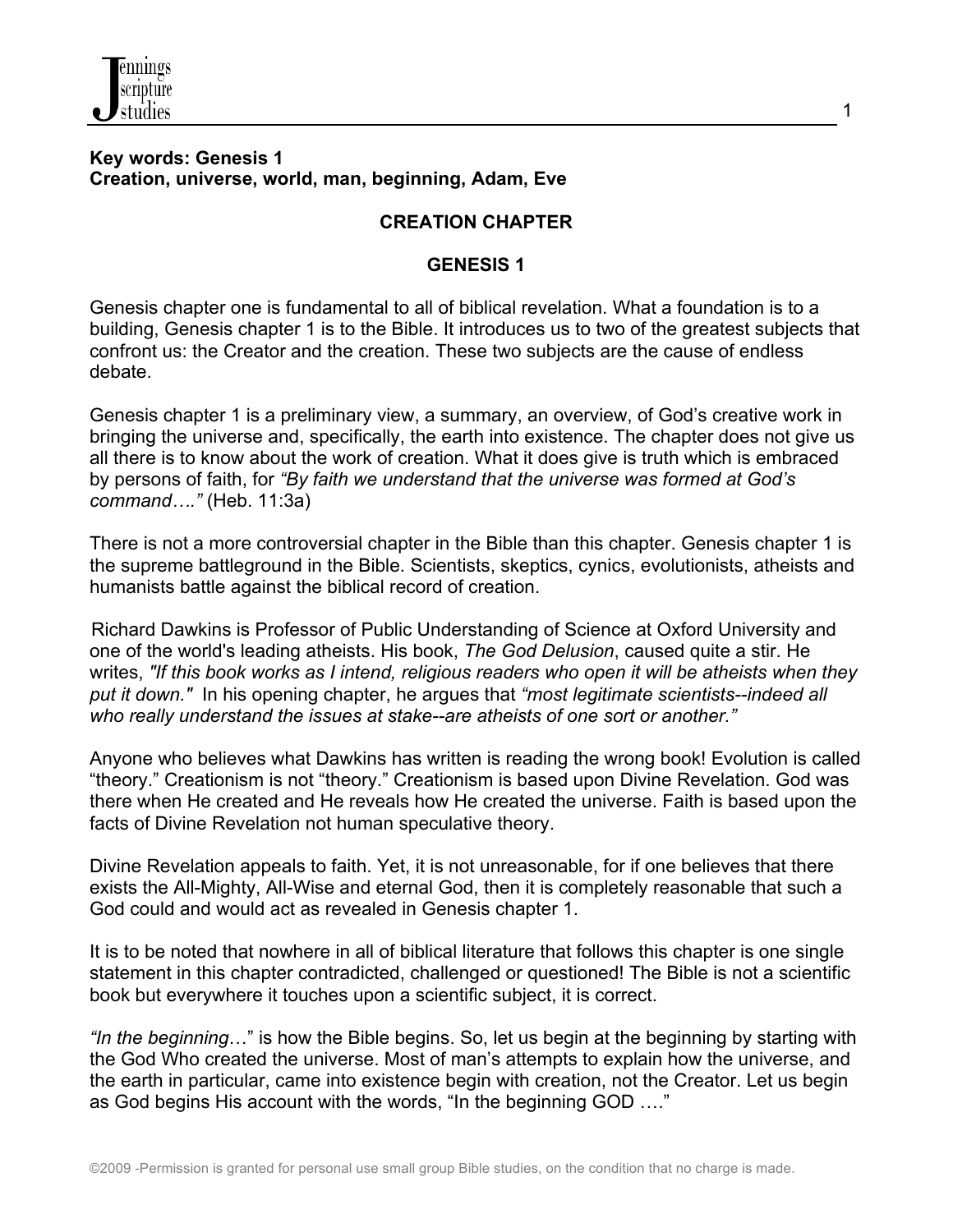

## **THE ORIGINATOR OF CREATION**

*"In the beginning God created the heavens and the earth."*

### **The Mind behind creation.**

The birth of the earth was not the product of an evolutionary process but the handiwork of a Person. *"You, LORD, in the beginning laid the foundation of the earth, and the heavens are the work of Your hands."* (Heb. 1:10)

Genesis 1:1 says, "*God created."* God is a Person. Consider some of the traits of personhood related to the words "*God created*":

- He has a will because He decided to create;
- He has intelligence because He designed the universe;
- He has power because He created;
- He has wisdom because the universe is orderly, the evidence of a wise Creator;
- He speaks. In chapter one we read the words *"God said"* eight times;
- He has awareness. 7 times in chapter 1 we read: "*God saw*";
- He acted: v. 4 "*God divided*" (light from darkness)
	- v. 5 "*God called*" (light Day and darkness Night)
	- v. 7 "*God made*" (the firmament)
	- v.17 "*God set* " (sun, moon and stars in the heavens)
	- v.22 "*God blessed.* "

In addition Hebrews 11:6 uses 4 personal pronouns in reference to God: *"But without faith it is impossible to please Him, for he who comes to God must believe that He is, and that He is a rewarder of those who diligently seek Him."*

What are we to conclude from this evidence? At least 5 truths:

- (1) God exists;
- (2) He is a Person;
- (3) He is wise.
- (4) He is powerful.
- (5) He is Creator.

The design, order, beauty, functionality, etc. of His handiwork as seen in the universe and the earth in particular, are evidences to the person of faith that behind the cosmos is a Person – a Person with a mind far superior than the human mind can comprehend. Jeremiah said it as follows: "*He has made the earth by His power, He has established the world by His wisdom, and has stretched out the heavens at His discretion."* (Jer. 10:12)

## **THE ORDAINING OF CREATION.**

*"By faith we understand that the universe was formed at God's command…."* (Heb. 11:3a)

#### **The Method of the creative act.**

"*He spoke, and it was done; He commanded, and it stood fast."* (Psalm 33:9)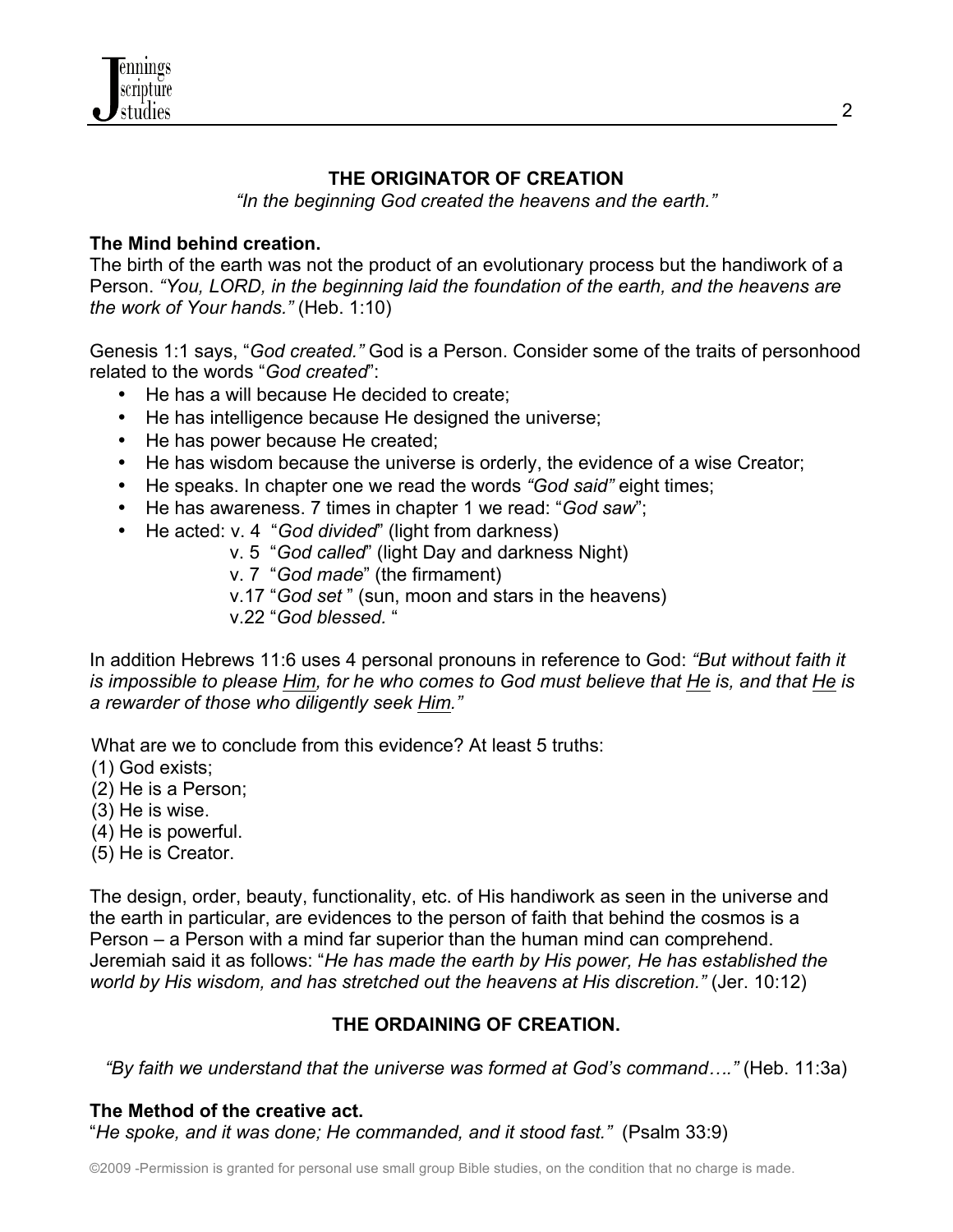When God spoke the universe appeared! One moment there was nothing and the next moment there was the universe! The universe did not produce itself, but it is the result of the creative mandate of God!

People of faith believe with the Psalm writer that: *"By the word of the LORD the heavens were made, and all the host of them by the breath of His mouth. He gathers the waters of the sea together as a heap; He lays up the deep in storehouses. Let all the earth fear the LORD;*  Let all the inhabitants of the world stand in awe of Him." (Psalm 33:6-8)

And Psalm 33:6 declares that: *"By the word of the LORD were the heavens made; and all the host of them by the breath of his mouth."*

For creationists, it comes down to this premise: there is an all-powerful, personal God who spoke the universe into existence. Peter writes of those who scoff at the biblical account of creation, *"It escapes their notice that by the word of God the heavens existed long ago and the earth was formed ….."* (II Peter 3:5 nasb)

# **THE ORIGINAL CREATION**

*"In the beginning God created the heavens and the earth. The earth was without form, and void…."* (vs.1-2)

The embryonic sphere described in verse 2 is how the earth first appeared before God fashioned and formed it into the place of wonder, beauty and habitation that it became by the end of the chapter. But the question I want to ask at this point is this: "Out of what was the universe formed?" From where did the material for its formation come?

## **The Material of creation.**

*"… the things which are seen were not made of things which do appear."* (Heb. 11:3b)

Theologians speak of God creating "*ex nihilo*." The Latin phrase "*ex nihilo*" means "out of nothing." That is what the statement in Hebrews 11:3 is saying: *"what is seen was not made out of what was visible."* (niv) That statement places God prior to the visible universe. It takes us back as far as it is possible to go. It takes us back to eternity past when there was only God.

 Secular history does not go back to the pre-creation era and inform us of it. God asks Job a question that could be asked of all humans of all times, whether theists or atheists, creationists or evolutionists: "*Where were you when I laid the foundations of the earth?"* (Job 38:4)

 Our knowledge of the subject of creation rests on the divine testimony of the only One Who was present at creation. His testimony in Heb. 11:3 predates Gen. 1:1. Therefore, the genuineness of our faith, the quality of our faith, the strength of our faith in tested right here in Hebrews 11:3.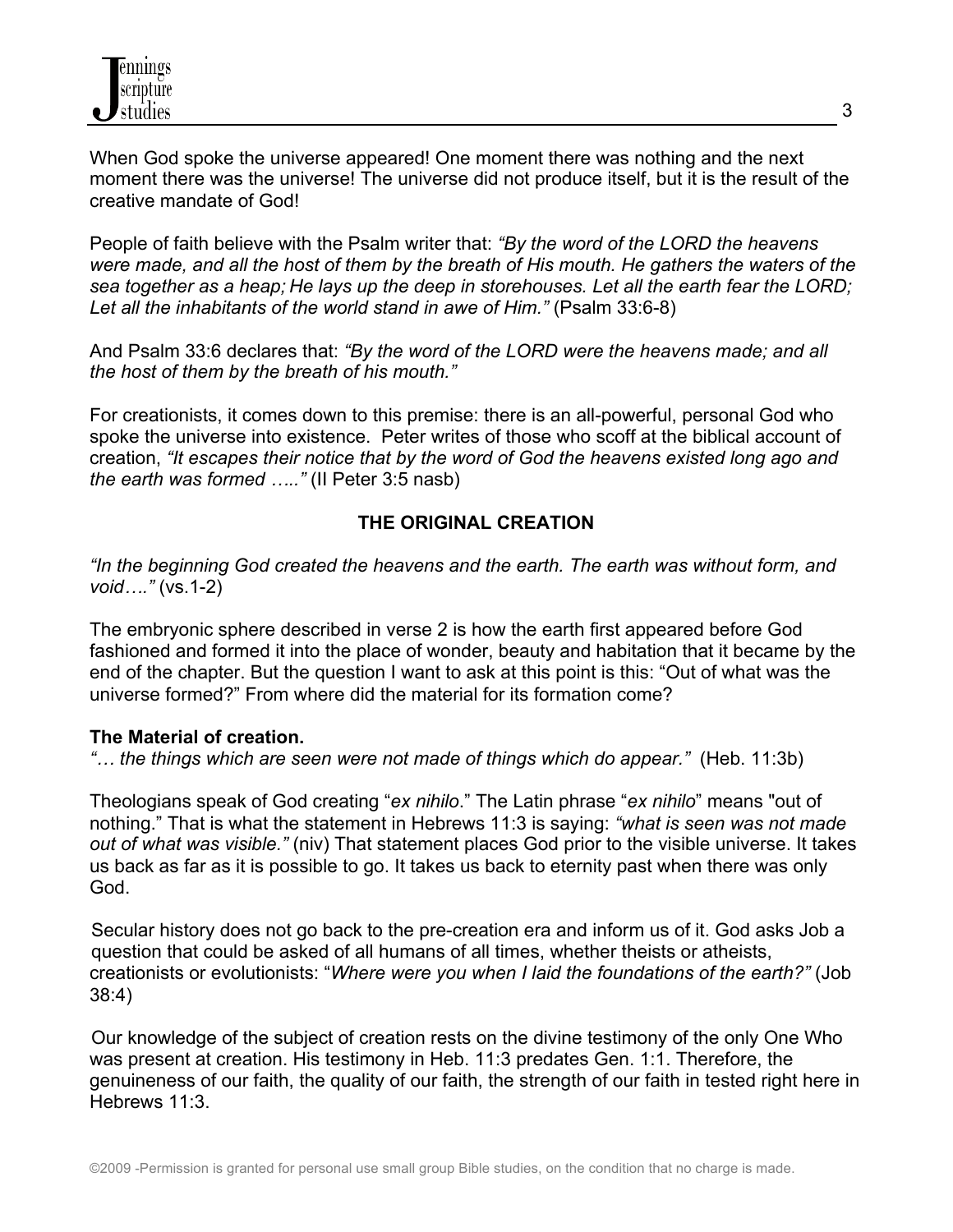This statement informs us that the universe was not made of pre-existent matter. The truth in Hebrews 11:3 destroys the theory of the eternity of matter and thus destroys the basic premise of the evolutionary theory. Evolution begins with already existing matter and proceeds from there. It teaches that everything evolved from something already in existence, usually referred to as "cosmic dust."

Furthermore, Genesis 1:1 tells us the same thing that Hebrews 11:3 tells us and that is that God created the universe out of nothing. It is very interesting that the Hebrew word translated "*created"* in Gen.1:1 is *bara'* and means "to create, to make out of nothing."

"This verb is of profound theological significance, since it has only God as its subject. Only God can "create" in the sense implied by bara'. The verb expresses creation out of nothing. God brought the object or concept into being from previously nonexistent material. Bara' is a rich theological vehicle for communicating the sovereign power of God, who originates and regulates all things to His glory." (Vine's Expository Dictionary of Biblical Words) Of *bara'*, the Keil and Delitzsch Commentary on the Old Testament, says the Hebrew word means "the production of that which had no existence before."

The universe was created out of nothing by the Word of God. If you do not receive as truth the first verse of the Scriptures, you cannot believe anything else God says. Evolutionists are famous for saying, "Out of nothing, nothing can be made." That is because they exclude God from their calculations. Genesis 1:1 and Hebrews 11:3 expose their ignorance!

There is a continuing battle between the truth of Intelligent Design of the universe and the theory of Darwinian Evolution. Evolutionists believe the theory that the universe evolved from some pre-existent cosmic matter. Creationists believe the truth of Hebrews 11:3 "*what is seen was not made out of what was visible."* One view adheres to Divine Revelation and the other to Scientific Theory - a supernatural event verses natural evolution.

Albert Barnes adds this in his commentary: "The visible creation was not molded out of preexisting materials, but was made out of nothing. The materials of the universe, as well as the arrangement, were formed by God, and all this was done by a simple command. We must exercise strong confidence in Him who had power to create the universe out of nothing. If this vast universe has been called into existence by the mere word of God, there is nothing which we may not believe He has ample power to perform."

All unbelievers and even many who call themselves Christians do not recognize the truth of Luke1:37 that "*with God nothing will be impossible."* Yes! Out of nothing, something can be made – the universe!

# **THE ORDER IN CREATION**

*"Then God said, "Let there be light"; and there was light."* v.3

## **The Movements that brought order.**

Here we have a chain of ordered movements sovereignly sequenced, demonstrating the progressive arrangement preparatory to man's habitation and welfare. God "*formed it to be inhabited."* (Isaiah 45:18) To make it a fit habitat, in six consecutive 24 hour periods called "days," God orchestrated the movements that prepared the earth for habitation. Each of the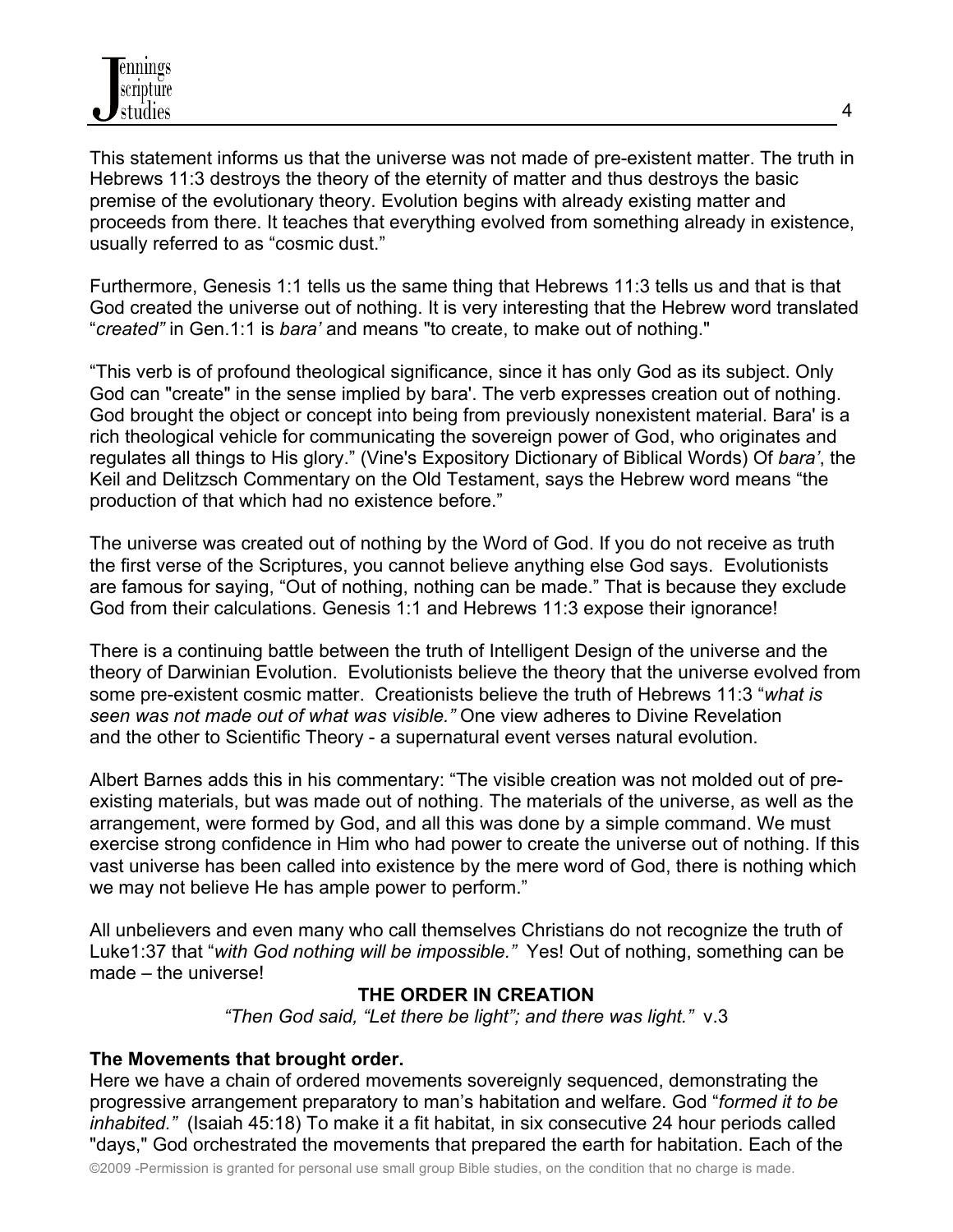

24 hour periods called "days" are accompanied by this phrase: "*there was evening and there was morning."*

Eight times in Genesis chapter one, we read the words, *"God said"* and a creative result immediately followed:

- v. 3 *"God said, "Let there be light"; and there was light."*
- v. 6 *"God said, "Let there be a firmament in the midst of the waters, and let it divide the waters from the waters."*
- v. 9 *"God said, "Let the waters under the heavens be gathered together into one place, and let the dry land appear."*
- v.11"*God said, "Let the earth bring forth grass, the herb that yields seed, and the fruit tree that yields fruit according to its kind, whose seed is in itself, on the earth."*
- v.14 *"God said, "Let there be lights in the firmament of the heavens to divide the day from the night."*
- v.20 "*God said, "Let the waters abound with an abundance of living creatures."*
- v.24 *"God said, "Let the earth bring forth the living creature according to its kind."*
- v.26 *"Then God said, "Let Us make man in Our image….."*

Note the logical and rational order, from the creature's perspective:

Day one - light and darkness separated – v.3-5;

Day two - sky and land separated - v.6-8;

Day three - seas and dry land separated and the growth of vegetation  $- v.9-11$ ;

Day four - sun, moon and stars appear - v.14-19

Day five – fish and fowl created – 20-23

Day six – animals brought into existence and lastly, man was formed – 24-25

### **THE ORIGIN OF MAN**

*Isaiah 45:12 says, "I have made the earth, and created man upon it…."*

Charles Darwin's *On the Origin of Species* was published in 1859. It is considered to be the foundation of evolutionary biology. Darwin's book introduced the theory that we evolved over the course of many generations. We have a choice: believe the theory of the creature who postulates how he came into existence, or believe the Creator Who brought him into existence.

### **The Manner of man's creation**. v.26-27

*"Then God said, "Let Us make man in Our image, according to Our likeness; let them have dominion over the fish of the sea, over the birds of the air, and over the cattle, over all the earth and over every creeping thing that creeps on the earth." So God created man in His own image; in the image of God He created him; male and female He created them."*

The more detailed account of God creating man is in Genesis 2:7 - *"And the LORD God formed man of the dust of the ground, and breathed into his nostrils the breath of life; and man became a living being."* Dr. Edwin Slosson was a chemist of international fame. He said, "The chemical accuracy of the Bible is a marvel. The Bible says that man was made out of the dust of the earth, and this is literally and scientifically true. In the dust of the earth there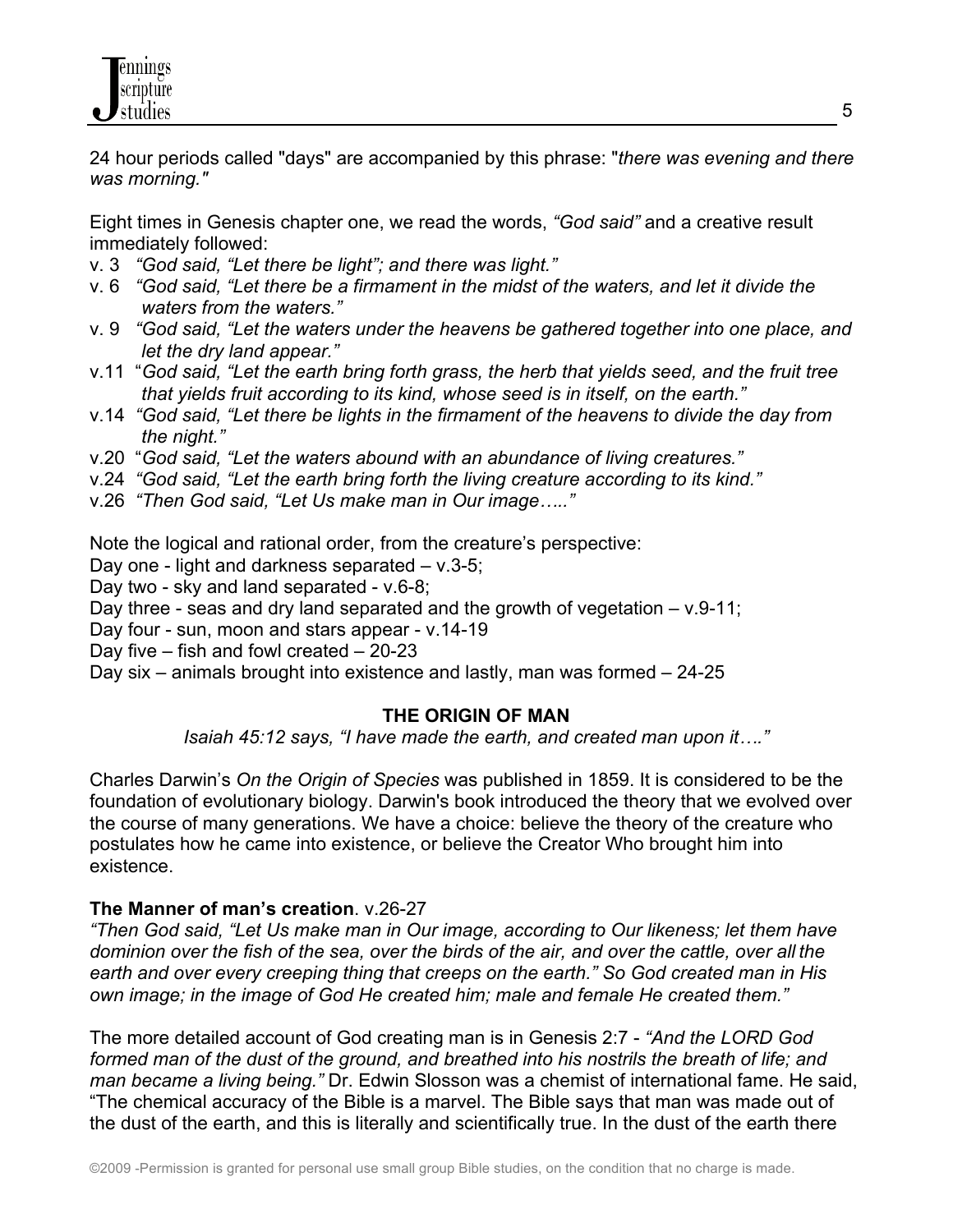are sixteen different chemical elements, and in the human body there are those same sixteen chemical elements!"

Man was created last but was not the least. Man is a special creation directly and literally from the hand of God. Man is God's crown of creation. God did not speak man into existence but fashioned him out of the dust of the earth. Isaiah 64:8 testifies, *"But now, O LORD, You are our Father; we are the clay, and You our potter; and all we are the work of Your hand."*  This is the original "Roots" story. It shows the mighty power of God in producing such a creature out of the dust of the earth. Our bodies consist of a material substance, "earth", and an immaterial, "The breath of life." It is very humbling when we consider that we are constituted out of earth, dust, and to dust we must return.

Hear the exclamation of one who was filled with wonder as he contemplated his intricate body: *"You formed my inward parts; You covered me in my mother's womb. I will praise You, for I am fearfully and wonderfully made; Marvelous are Your works, and that my soul knows very well. My frame was not hidden from You, when I was made in secret, and skillfully wrought in the lowest parts of the earth. Your eyes saw my substance, being yet unformed. and in Your book they all were written, the days fashioned for me, when as yet there were none of them. How precious also are Your thoughts to me, O God! How great is the sum of them!"* (Psalm 139:13-17)

### **Conclusion**

The conclusion to the creation story is summed up in the words: *"And God saw that it was good."* The statement is used 7 times in this chapter, in verses 4, 10, 12, 18, 21, 25, 31. All had been prepared for earth's habitation by mankind. God's handiwork was perfect and pleasing to Him. Evil was not yet present, God was on His throne and all was well.

Other scriptures contain God's comments on His creation. Among them are:

**Isaiah 42:5** - *"Thus says God the LORD, Who created the heavens and stretched them out, Who spread forth the earth and that which comes from it, Who gives breath to the people on it, and spirit to those who walk on it…."*

**Isaiah 45:12** – *"I have made the earth, and created man on it. I - My hands - stretched out the heavens, and all their host I have commanded."* 

**Isaiah 45:18** - *"For thus says the LORD, Who created the heavens, Who is God, Who formed the earth and made it, Who has established it, Who did not create it in vain, Who formed it to be inhabited: " I am the LORD, and there is no other."*

### **Lessons**

- 1. "*In the beginning God …."* It does not read, "In the end God…." Most persons in this world tack God on at the end of their lives. He is not to be treated like a caboose! He is to be at the front – the Engine, the Divine Dynamo who creates all the good in life.
- 2. Scientific speculation can never take the place of divine revelation!